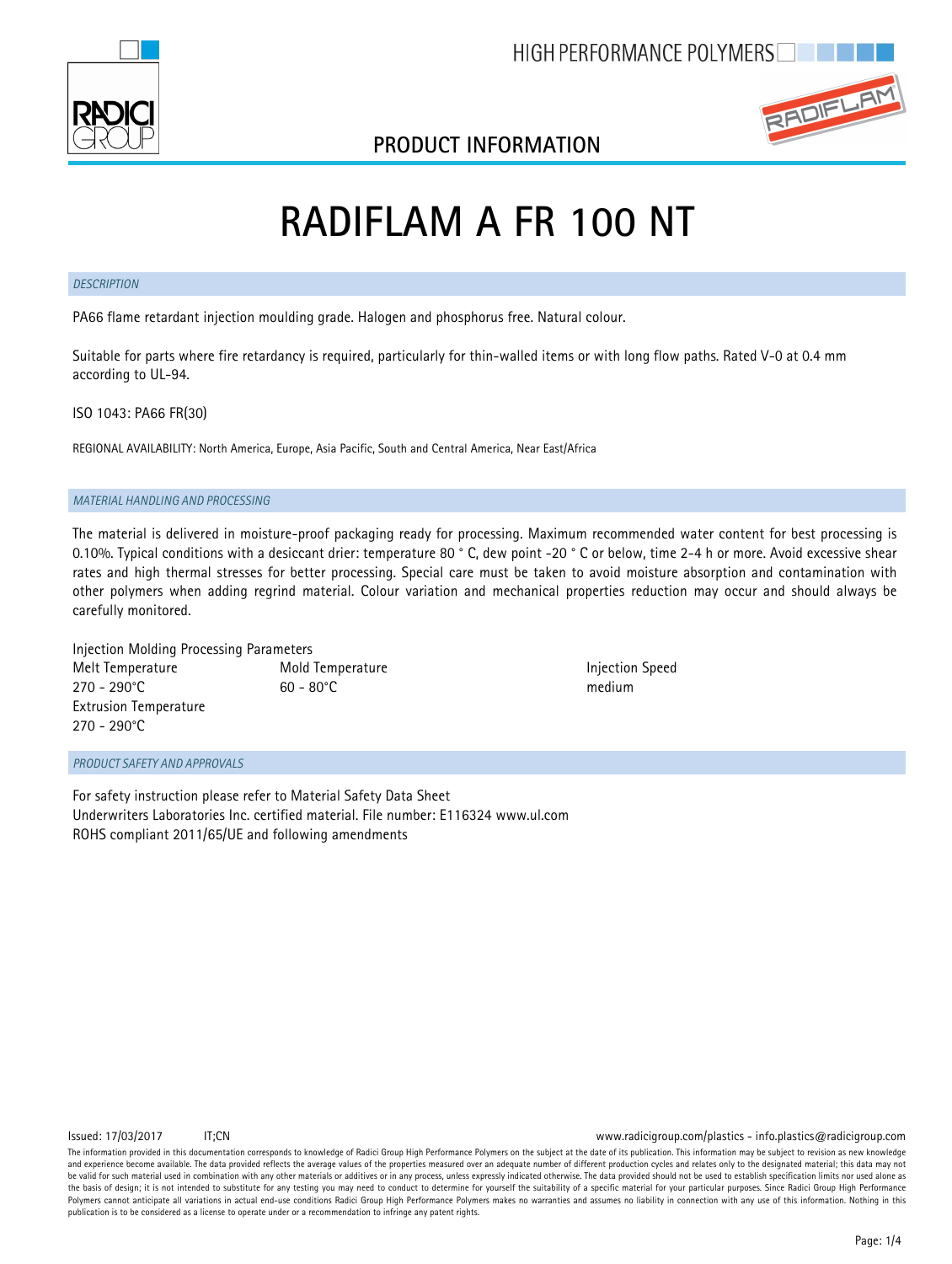



## **TECHNICAL DATA SHEET**

# **RADIFLAM A FR 100 NT**

|                                                                                                                                                                                                                               | PROPERTY |                                                                                             | STANDARD                                                                                                                           | <b>UNIT</b>                                                               | VALUE<br>DAM*                                                       | $Cond**$                 |
|-------------------------------------------------------------------------------------------------------------------------------------------------------------------------------------------------------------------------------|----------|---------------------------------------------------------------------------------------------|------------------------------------------------------------------------------------------------------------------------------------|---------------------------------------------------------------------------|---------------------------------------------------------------------|--------------------------|
| PHYSICAL PROPERTIES                                                                                                                                                                                                           |          |                                                                                             |                                                                                                                                    |                                                                           |                                                                     |                          |
| Density<br>Moulding shrinkage - Parallel / Normal<br>Water Absorption, immersion at 23°C<br>Moisture Absorption 23°C - 50%RH                                                                                                  |          | 280 / 70 / 60 <sup>[1]</sup><br>2mm<br>2mm                                                  | ISO 1183<br>ISO 294-4<br>ISO 62<br>ISO 62                                                                                          | kq/m <sup>3</sup><br>$\frac{0}{0}$<br>$\frac{0}{0}$<br>$\frac{0}{0}$      | 1160<br>1.1 / 1.1<br>7.7<br>1.8                                     |                          |
| <b>MECHANICAL PROPERTIES</b>                                                                                                                                                                                                  |          |                                                                                             |                                                                                                                                    |                                                                           |                                                                     |                          |
| Tensile Modulus<br>Stress at Yield<br>Nominal Strain at Break<br><b>Flexural Modulus</b><br>Flexural Strength<br>Charpy Notched Impact Strength<br>Charpy Notched Impact Strength                                             |          | 1mm/min<br>50mm/min<br>50mm/min<br>2mm/min<br>2mm/min<br>$+23^{\circ}$ C<br>$-30^{\circ}$ C | ISO 527-2/1A<br>ISO 527-2/1A<br>ISO 527-2/1A<br>ISO 178<br>ISO 178<br>ISO 179/1eA<br>ISO 179/1eA                                   | MPa<br>MPa<br>0/0<br>MPa<br>MPa<br>kJ/m <sup>2</sup><br>kJ/m <sup>2</sup> | 3450<br>77<br>12<br>3200<br>115<br>4.5<br>$\overline{4}$            | 2600<br>50<br>>50<br>6.5 |
| <b>THERMAL PROPERTIES</b>                                                                                                                                                                                                     |          |                                                                                             |                                                                                                                                    |                                                                           |                                                                     |                          |
| <b>Melting Temperature</b><br>Heat Deflection Temperature<br><b>Heat Deflection Temperature</b><br>Vicat Softening Temperature                                                                                                |          | 10°C/min<br>1.80 MPa<br>0.45 MPa<br>50°C/h 50N                                              | ISO 11357-1/-3<br>ISO 75/2Af<br>ISO 75/2Bf<br>ISO 306                                                                              | °C<br>۰c<br>°C<br>°C                                                      | 260<br>70<br>200<br>220                                             |                          |
| <b>FLAMMABILITY PROPERTIES</b>                                                                                                                                                                                                |          |                                                                                             |                                                                                                                                    |                                                                           |                                                                     |                          |
| Flammability<br>Flammability<br>Glow Wire Flammability Index<br>Glow Wire Flammability Index<br>Glow Wire Ignition Temperature<br>Glow Wire Ignition Temperature<br>Automotive Interior Flammability<br>Limiting Oxygen Index |          | 0.8 <sub>mm</sub><br>0.4 <sub>mm</sub><br>1mm<br>2mm<br>1mm<br>2mm<br>3mm<br>$23^{\circ}$ C | <b>UL 94</b><br><b>UL 94</b><br>IEC 60695-2-1/2<br>IEC 60695-2-1/2<br>IEC 60695-2-1/3<br>IEC 60695-2-1/3<br>ISO 3795<br>ISO 4589-2 | class<br>class<br>°C<br>۰C<br>۰C<br>°C<br>mm/min<br>$\frac{0}{0}$         | $V-0$<br>$V - 0$<br>960<br>960<br>>775<br>>750<br>$\mathbf 0$<br>35 |                          |
| <b>ELECTRICAL PROPERTIES</b>                                                                                                                                                                                                  |          |                                                                                             |                                                                                                                                    |                                                                           |                                                                     |                          |
| <b>Volume Resistivity</b><br>Surface Resistivity<br>Electric Strength<br>Comparative Tracking Index                                                                                                                           |          | 500V<br>500V<br>Sol.A                                                                       | IEC 60093<br>IEC 60093<br>IEC 60243-1<br>IEC 60112                                                                                 | 0hm*m<br>Ohm<br>kV/mm                                                     | 1E13<br>1E12<br>31<br>600                                           | 1E11<br>1E10<br>26       |
| RAILWAY APPLICATION                                                                                                                                                                                                           |          |                                                                                             |                                                                                                                                    |                                                                           |                                                                     |                          |
| Ds max Specific Smoke density - 25kW/m2 w/ pilot flame<br>CITnlp Conv. Index of Toxicity - Not listed product (600°C)<br>EN 45545-2 classification<br>NF Classification                                                       |          | 1mm<br>1mm<br>$-mm$                                                                         | EN ISO 5659-2<br>NF X70-100-1/2<br>EN 45545-2<br>NF F16-101                                                                        | ÷.                                                                        | 35<br>0.45<br><b>R23 HL3</b><br>12/F2                               |                          |

Issued: 17/03/2017 IT;CN www.radicigroup.com/plastics - info.plastics@radicigroup.com

The information provided in this documentation corresponds to knowledge of Radici Group High Performance Polymers on the subject at the date of its publication. This information may be subject to revision as new knowledge and experience become available. The data provided reflects the average values of the properties measured over an adequate number of different production cycles and relates only to the designated material; this data may no be valid for such material used in combination with any other materials or additives or in any process, unless expressly indicated otherwise. The data provided should not be used to establish specification limits nor used the basis of design; it is not intended to substitute for any testing you may need to conduct to determine for yourself the suitability of a specific material for your particular purposes. Since Radici Group High Performance Polymers cannot anticipate all variations in actual end-use conditions Radici Group High Performance Polymers makes no warranties and assumes no liability in connection with any use of this information. Nothing in this publication is to be considered as a license to operate under or a recommendation to infringe any patent rights.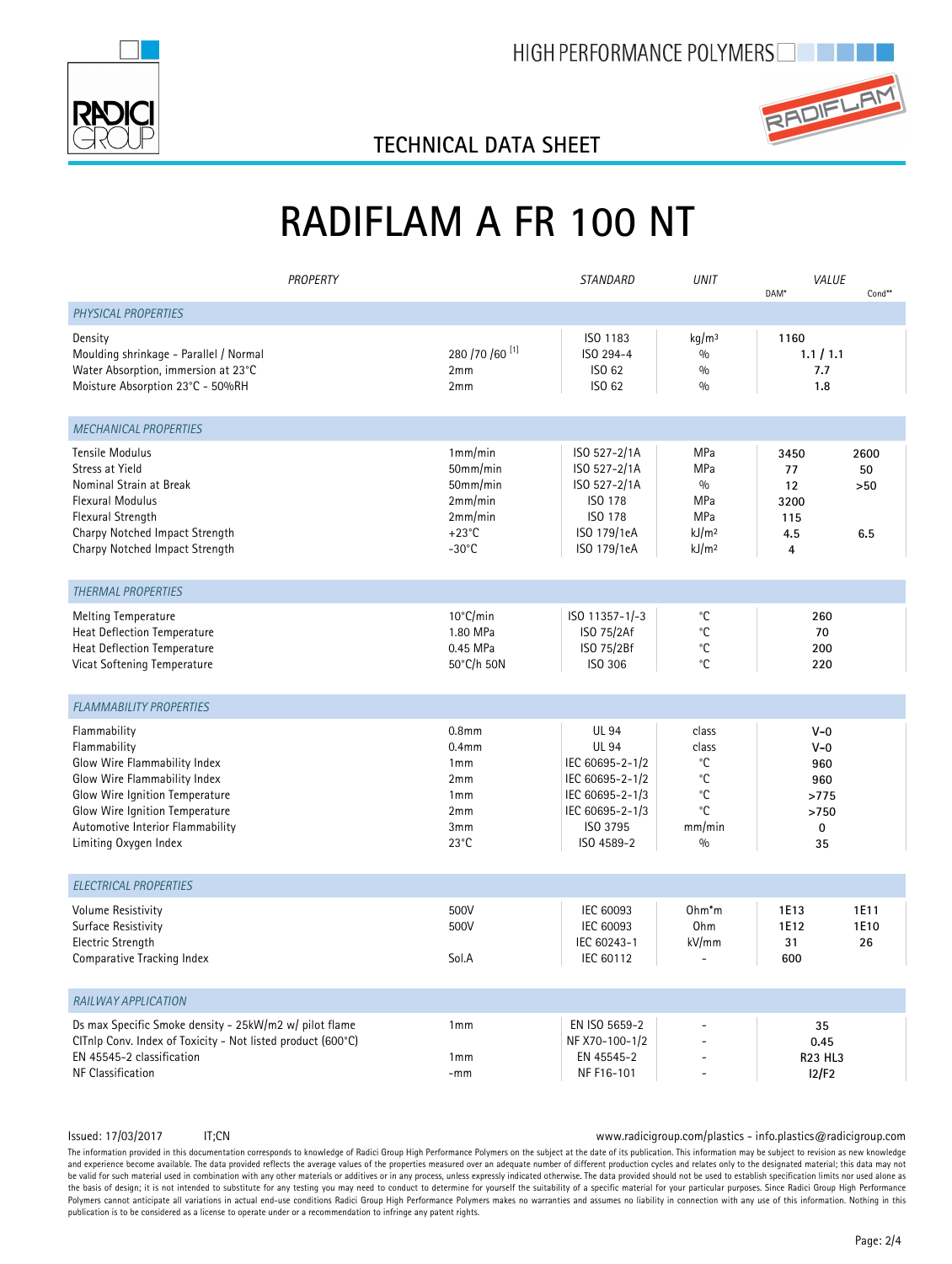



## **TECHNICAL DATA SHEET**

## **RADIFLAM A FR 100 NT**

| AGEING PROPERTIES                     |        |          |                |     |  |
|---------------------------------------|--------|----------|----------------|-----|--|
| TI at 50% loss of Tensile Strength    | 5000h  | ISO 2578 | $\circ$        | 151 |  |
| TI at 50% loss of Tensile Strength    | 20000h | ISO 2578 | $\circ$        | 121 |  |
| TI at 50% loss of Dielectric Strength | 5000h  | ISO 2578 | $\circ$ $\sim$ | 186 |  |
| TI at 50% loss of Dielectric Strength | 20000h | ISO 2578 | $\circ$        | 134 |  |

\*: DAM = Dry As Moulded state according to ISO 16396-2 \*\*: Cond = Conditioned state similar to ISO 1110 1: Melt Temperature [°C] / Mold Temperature [°C] / Cavity Pressure [MPa]

Issued: 17/03/2017 IT;CN www.radicigroup.com/plastics - info.plastics@radicigroup.com

The information provided in this documentation corresponds to knowledge of Radici Group High Performance Polymers on the subject at the date of its publication. This information may be subject to revision as new knowledge and experience become available. The data provided reflects the average values of the properties measured over an adequate number of different production cycles and relates only to the designated material; this data may no be valid for such material used in combination with any other materials or additives or in any process, unless expressly indicated otherwise. The data provided should not be used to establish specification limits nor used the basis of design; it is not intended to substitute for any testing you may need to conduct to determine for yourself the suitability of a specific material for your particular purposes. Since Radici Group High Performance Polymers cannot anticipate all variations in actual end-use conditions Radici Group High Performance Polymers makes no warranties and assumes no liability in connection with any use of this information. Nothing in this publication is to be considered as a license to operate under or a recommendation to infringe any patent rights.